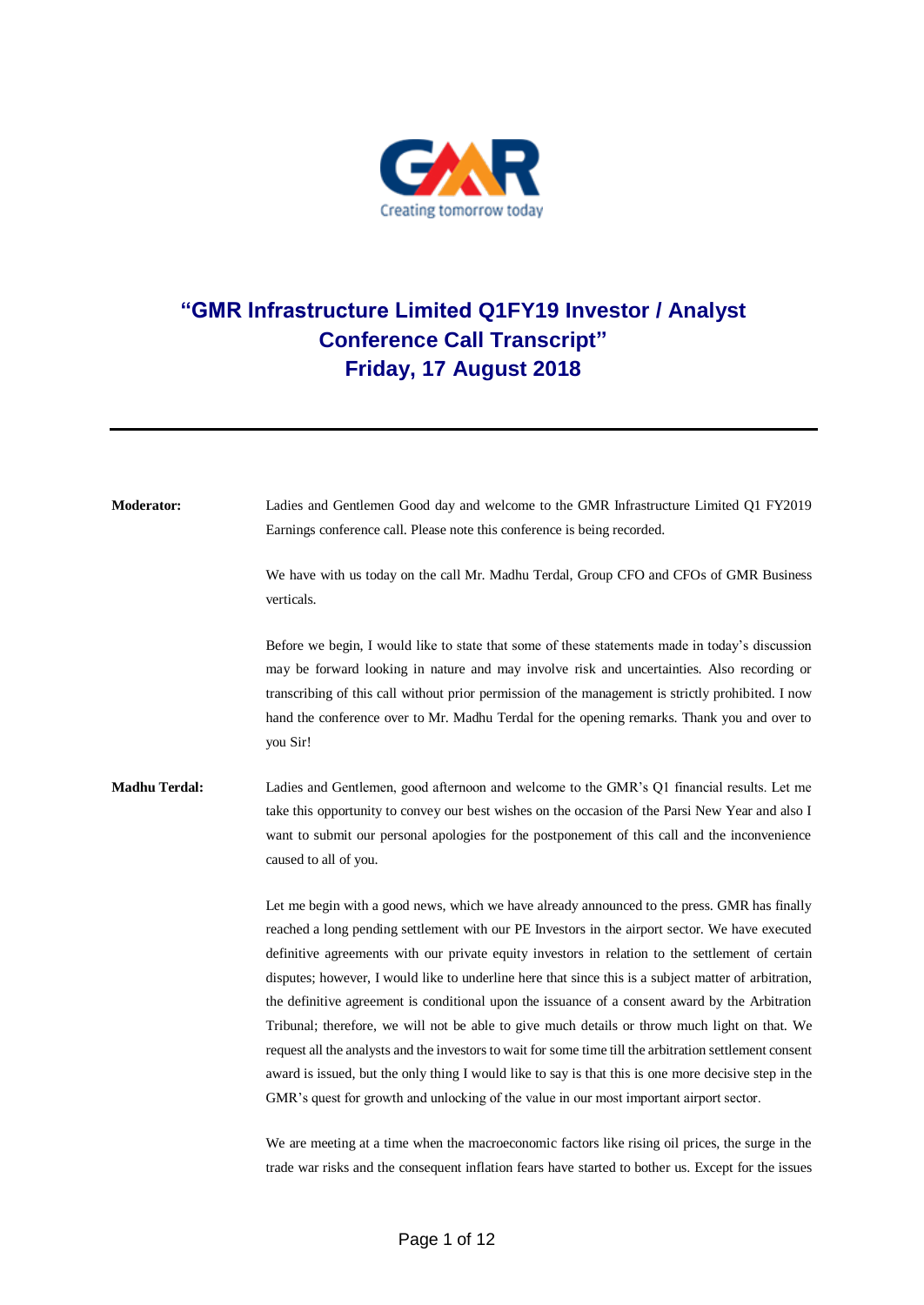

in the banking sector, certainly with the settling of demonetization and the GST issues, economy at the macro level seems to have started making a quite comeback. It is obvious that the IMF has already projected global economy growth rate at 3.9% as against 3.7% in the year 2017.

Coming to GMR, let me the highlight a few of the positive things that have happened in the quarter. Hyderabad Airport, to begin with, clocked a profit of Rs.185 Crores as against Rs.108 Crores the corresponding period and they have already declared a dividend of 25% during this quarter. Delhi Airport, as we have earlier explained, has received the regulatory clarity from the TDSAT pertaining to the issue of the first control period and AERA has already issued a consultation paper on the applicability of BAC i.e. the Base Airport Charges.

Energy sector, which has been slightly lagging behind, continues to improve its performance on account of higher PLF in both the plants; in Warora, our profit increased to Rs.15 Crores in the current quarter as against Rs.6 Crores last year and Kamalanga made a cash profit of Rs.43 Crores during the quarter as against the cash profit of Rs.18 Crores during the previous year.

Indonesian Coal Mines, keeping in trend with the change in the commodity cycle, continue to excel with its profit increasing by 52% from Rs.210 Crores during the corresponding quarter of the last year. This year Indonesian Coal Mines i.e. PT GEMS recorded a profit of Rs.319 Crores. The increase is basically on account of higher realization and the higher offtake.

On our urban infrastructure space, Kakinada SEZ won the development rights of developing the commercial port in East Godavari District and once operational the port will have capacity of 16 million tonnes.

Delhi Airport, few of the highlights are: the traffic grew by 12% to 17.6 million in the Q1 2019 and cargo grew by 3.5% but the domestic cargo grew by 14.4%. Importantly, non-aero revenues continue to register robust growth with an increase of 20% to Rs.507 Crores. We had done a renovation in Duty Free at Airport. Post renovation, the duty free arrival area is fully opened since March 2018 and this has led to duty free revenues increasing as much as 25% YoY led by improved spend per passenger and strong international passenger growth.

Coming to Hyderabad Airport, the traffic grew by 24%. The cargo traffic grew by 9% and the Hyderabad Airport's revenue grew by 17% to Rs.343 Crores supported by a 17% growth in the aero revenue and 16% growth in non-aero revenues.

Coming to Cebu, GMR Megawide Mactan -Cebu Airport in Philippines inaugurated the new terminal T2. With the opening of the new terminal, the entire international operations have moved from existing terminal and the total capacity of the airport has expanded from 4.5 million passengers to 12.5 million passengers. The traffic in Cebu Airport registered 11% annual growth to 2.7 million passengers in the Q1 2019 and revenues and profitability, frankly speaking, are much higher in Peso appearance than it appears now because of the Indian rupee appreciation of 11% vis-à-vis Philippine Peso.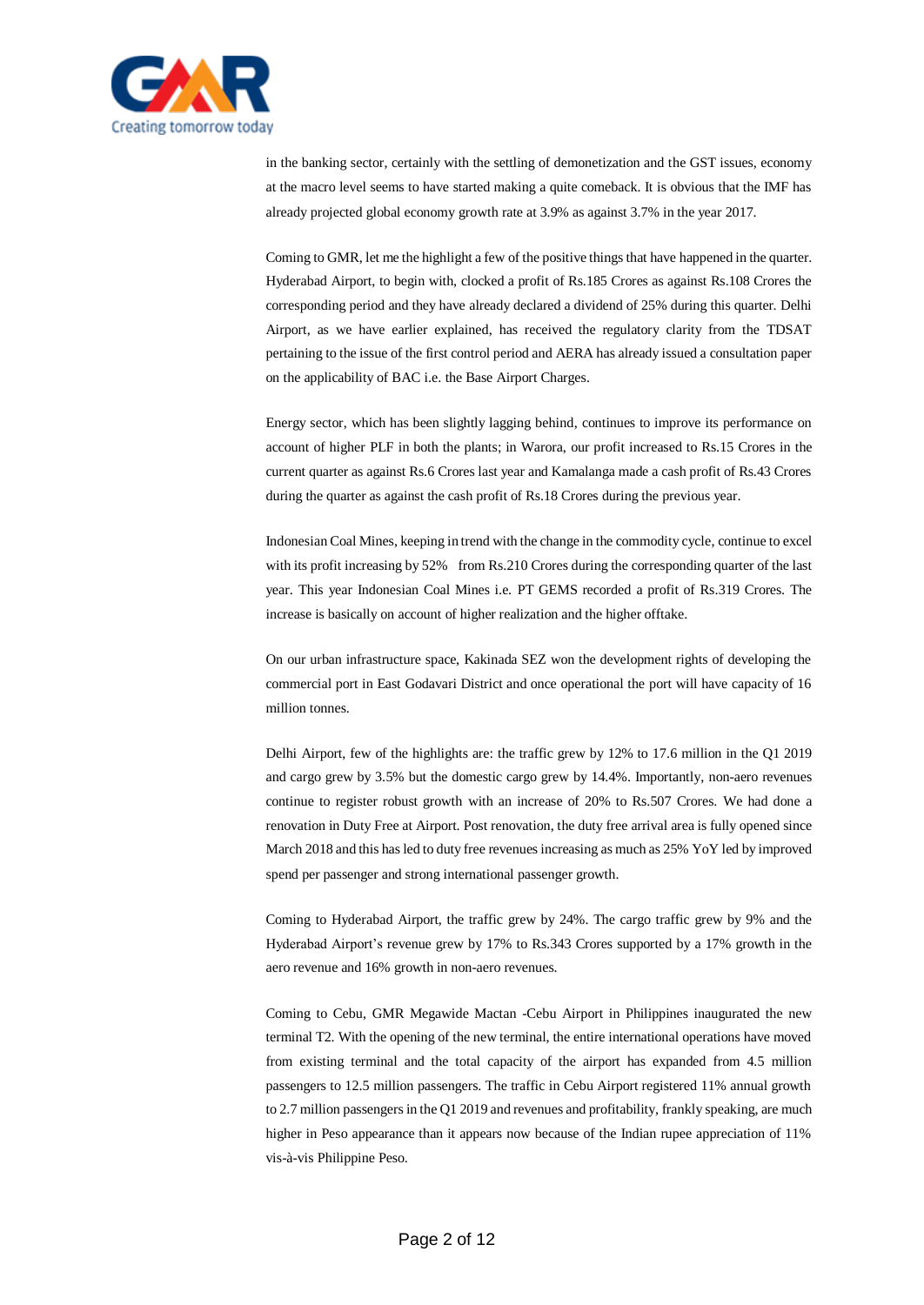

Our last addition of Goa Airport in our airport sector has continued to make robust progress. More than Rs.170 Crores investment has already been made in Goa Airport. and the Government of Goa has agreed to provide 2134 acres of land as against 2093 originally agreed, out of which 99.5% of the land has been already given to the Goa Airport. The site office has been already established and Earthworks are in progress.

Coming to the operational parameters in Energy, Warora's PLF has improved to 81% as against 77% previous quarter and as a result of that, Warora's net profit increased by a whopping 138%. As far as Kamalanga is concerned, with the tie up of the coal supply under the Shakti Scheme, long-term fuel tie up has now increased to 85%. Coal supply under the scheme has started from March 2018 and Kamalanga realized 100% coal during Q1 2019 through linkage; resulting in coal cost reducing by as much as 15% quarter-on-quarter and the Kamalanga Plant clocked PLF of 83% as against 65% during the previous quarter. Owing to this Kamalanga's cash profit increased by 146% compared to the previous quarter.

Having said that, on the two power plants which are under the stress i.e. Chhattisgarh and Rajahmundry, I am happy to inform you that as far as Rajahmundry is concerned, the resolution plan that has been submitted by the GMR and is under active consideration of all the banks and we are hoping to receive all the approvals before the end of this month. As far as Chhattisgarh plant is concerned, since the auction process is run by the banks and lenders, we believe that the two bidders are actively in the race and we are expecting a resolution to be reached very shortly. With this, we believe that a final decision will be said in both the plants at the end of this month.

As far as urban infra is concerned, as said earlier, we have got the license to develop the 16 million tonnes of the Kakinada Port, but most importantly Government of Andhra Pradesh has approved the provision of all external infrastructure including road infrastructure connecting to the nearest highway to the port boundary, water supply, and power supply at the cost of around Rs.200 Crores; this has already been approved by the state government. Besides, NHAI - National Highways Authority is taking up the Bharatmala Road through Kakinada SEZ connecting our SEZ port to National Highway number 16 i.e. the Kolkata-Chennai Highway. As a result of that, this SEZ is likely to get a very distinctive impetus in the coming days.

The AP Gas Distribution Corporation also has entered into an MoU with Kakinada SEZ to connect our SEZ lands and the units with a natural gas pipeline. Besides, GMR has also signed a number of MoUs with a few of the local companies. With this you can see that distinctive progress will be made in Kakinada SEZ in the coming months. Even Krishnagiri, our other SEZ, is also not lacking behind. One of the very top e-commerce companies in India has already agreed to take 50 acres of land in Krishnagiri in a price upwards of Rs.60 lakhs per acre and a formal letter of approval has also been received in Krishnagiri from TIDCO for the development of what is now called as the special investment region as against the original what used to be there SEZ; that is instead of special economic zone now we have got a license to develop the special investment region. I would also like to remind our analysts and investors that GMR is still yet to receive a substantial amount by way of receivables as well as the arbitration awards.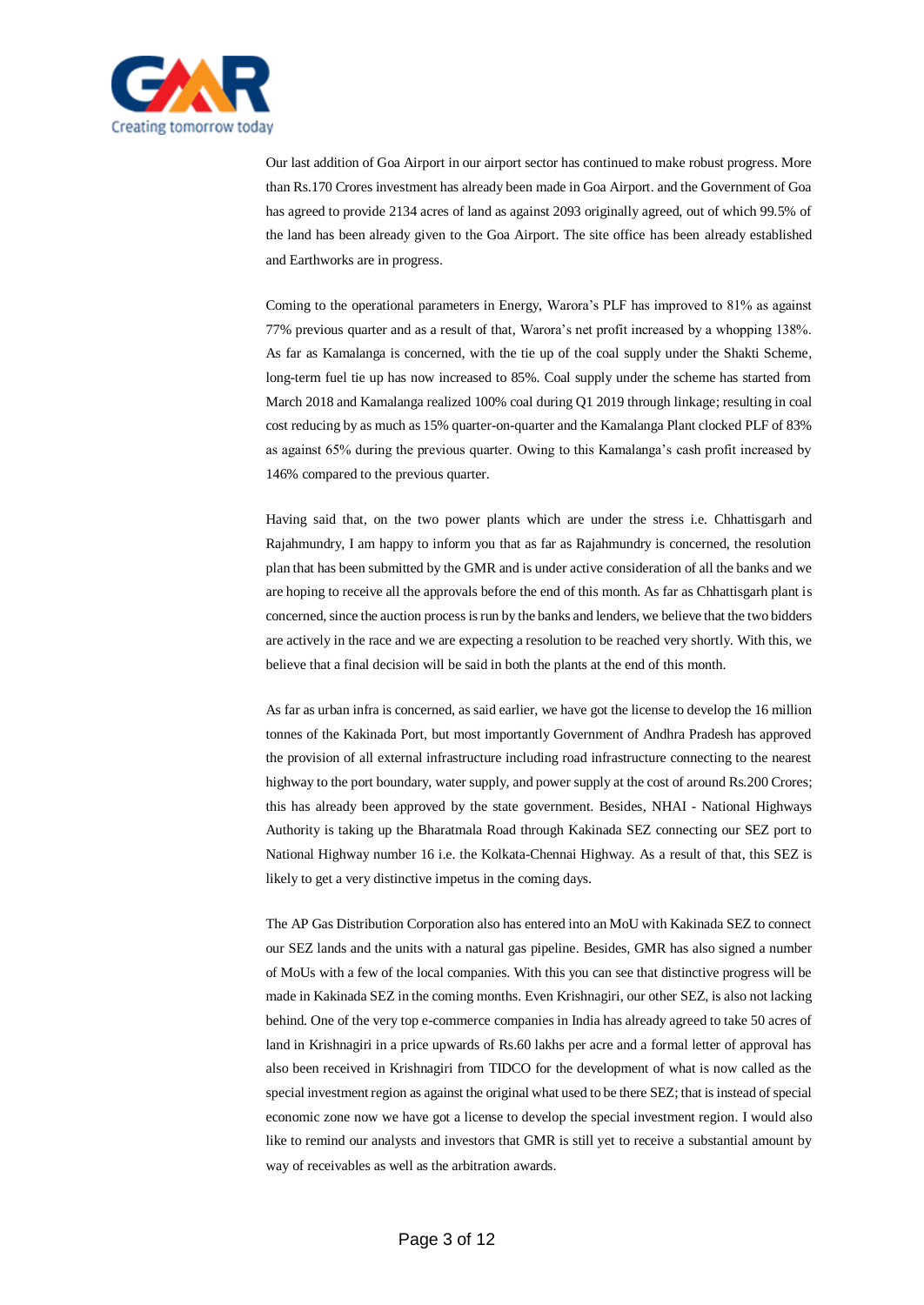

In the power sector, GMR is yet to receive about Rs.600 Crores of receivables for Warora. These are approved and waiting to be disbursed. In addition to that Kamalanga has to receive about Rs.660 Crores as well. In addition, there are another Rs.300 odd Crores, which are filed, but yet to be approved. So this is the amount we hope we will be collecting in the coming months.

As far as the roads are concerned, we have submitted total arbitration claims of Rs.2200 Crores and we believe a substantial amount of this should be realized before the end of this year or in Q1 of the next year. This is as far as the current status is concerned. Having said that, let me also touch a little bit on the growth side of what is happening in GMR.

As far as the Hyderabad Airport is concerned, new routes have been launched. Flynas has launched the operations with weekly flights to Riyadh and SpiceJet has launched operations to Hubli and various other airlines have increased their frequencies in Hyderabad. As far as the airport expansion in Hyderabad is concerned, the interim international departure terminals are in the final stages and the operations are likely to begin from September 2018 onwards.

The West Apron works are completed and the East Apron works are progressing as per the schedule and the ramp expansion is also progressing as per the schedule. As far as Delhi is concerned, the RFP documents have already been issued for the appointment of EPC contractors for phase 3A works on July 23, 2017. And as far as the new opportunities are concerned, GMR is looking very actively in the coming growth opportunities in Bhogapuram i.e. the Vizag Airport, in Nagpur Airport as well as the Jewar Airport next to Delhi, and also the operations and management contracts in Jaipur and Ahmedabad.

Ladies and Gentlemen with this I will rest and I will make the platform open for any questions and answers. Thank you.

- **Moderator**: Thank you Sir. Ladies and Gentlemen, we will now begin the question and answer session. We will wait for a moment while the question queue assembles. We have our first question from the line of Pavan Kumar from CRISIL Limited. Please go ahead.
- **Pavan Kumar:** My question is regarding the monetization you mentioned in your presentation, so the first one is regarding the Hyderabad land monetization for the airport, and if you see in Q3 FY2017 you have mentioned that about 120 acres have been monetized but currently it is mentioned about 90 acres, so could you please tell me if it is 90 or 120 and what is the plan going forward for that?
- **Rajesh Arora:** The correct number is 90 acres only. What has been mentioned over there. will see that what was this 120, which was mentioned earlier. So the correct number is about 90 acres and then few other small transactions, which have taken place in the current quarter are close to about 4 acres of one transaction, which has taken place plus another build to suite over 50000 square feet of deal, which we have entered into.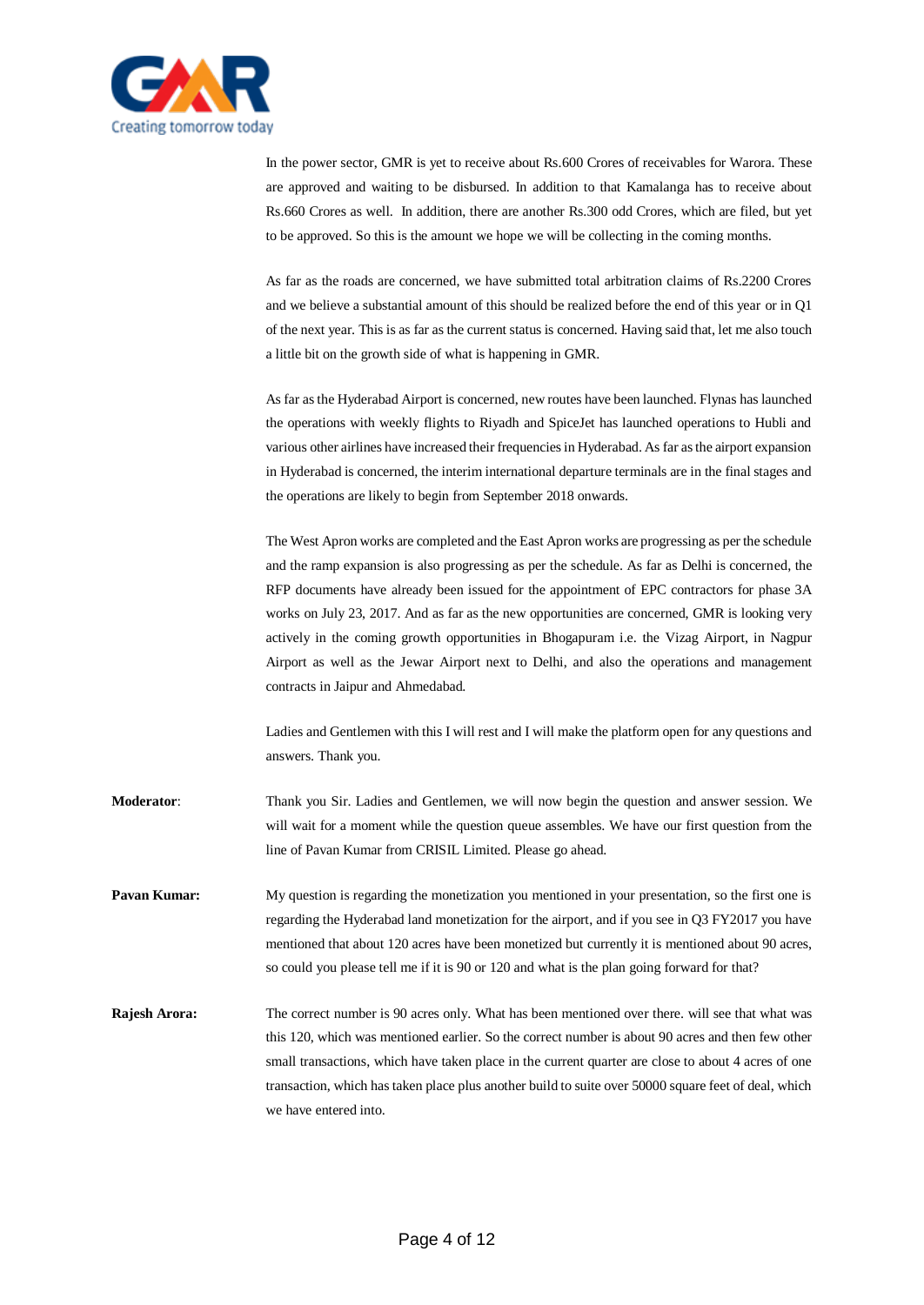

| Pavan Kumar:             | Another question is also regarding the land monetization. This is for Delhi Airport actually. The<br>government has mentioned 245 acres has been given for commercial exploitation, but the<br>presentation somehow mentions this as 230 acres?                                                                                                                                                                                                                                                  |
|--------------------------|--------------------------------------------------------------------------------------------------------------------------------------------------------------------------------------------------------------------------------------------------------------------------------------------------------------------------------------------------------------------------------------------------------------------------------------------------------------------------------------------------|
| Rajesh Arora:            | It is only 230 acres. It is not 240 acres.                                                                                                                                                                                                                                                                                                                                                                                                                                                       |
| Pavan Kumar:             | It is 230 acres only right Sir?                                                                                                                                                                                                                                                                                                                                                                                                                                                                  |
| Rajesh Arora:            | Yes.                                                                                                                                                                                                                                                                                                                                                                                                                                                                                             |
| Pavan Kumar:             | Thank you very much.                                                                                                                                                                                                                                                                                                                                                                                                                                                                             |
| Moderator:               | Thank you Sir. We have the next first question from the line of Ashish Shah from IDFC Securities.<br>Please go ahead.                                                                                                                                                                                                                                                                                                                                                                            |
| <b>Ashish Shah:</b>      | Good evening Sir. Sir just a couple of questions. First, we have seen that in Kamalanga there has<br>been a reversal of Rs.150 Crores in terms of revenue, so what exactly has led to this reversal? There<br>is a mention of CERC order, but if you can please explain what is that order about?                                                                                                                                                                                                |
| Manojkumar Singh:        | This is pertaining to the CERC deciding the tariff for the control period of 2104 to 2019. So on<br>account of the reductions in the project cost approval, which was approved at Rs.5760 Crores<br>almost, because of that there is a reduction of 17 paisa in tariff, so that has been translated to Rs.150<br>Crores.                                                                                                                                                                         |
| <b>Ashish Shah:</b>      | They have reduced the approved project cost retrospectively?                                                                                                                                                                                                                                                                                                                                                                                                                                     |
| <b>Manojkumar Singh:</b> | It is not having that. Whatever the project cost, which we submitted to them so whatever the<br>estimation it was because these are things, which was a provisional estimated by the company,<br>which was subject to the CERC doing a final diligence and doing the cost part of it. As per their<br>regulations and regulatory part of it, they have approved and the cost is lesser than what we were<br>anticipating and because of that there is a reduction of Rs.150 Crores has happened. |
| <b>Ashish Shah:</b>      | How much is the cost, which they have not allowed? So what were we assuming earlier against<br>5950, which they have approved?                                                                                                                                                                                                                                                                                                                                                                   |
| <b>Manojkumar Singh:</b> | They have not approved close to Rs.230 Crores of the cost.                                                                                                                                                                                                                                                                                                                                                                                                                                       |
| <b>Ashish Shah:</b>      | Rs.230 Crores is what has not been approved?                                                                                                                                                                                                                                                                                                                                                                                                                                                     |
| <b>Manojkumar Singh:</b> | That is correct.                                                                                                                                                                                                                                                                                                                                                                                                                                                                                 |
| <b>Ashish Shah:</b>      | Sir also about Warora; we have seen that while Kamalanga has seen the fuel cost coming down,<br>but Warora somehow has seen an increase in the fuel cost, so from last year Q1 also it has gone up<br>and there is a marginal increase from Q4 to Q1 also, so what would be driving that increase?                                                                                                                                                                                               |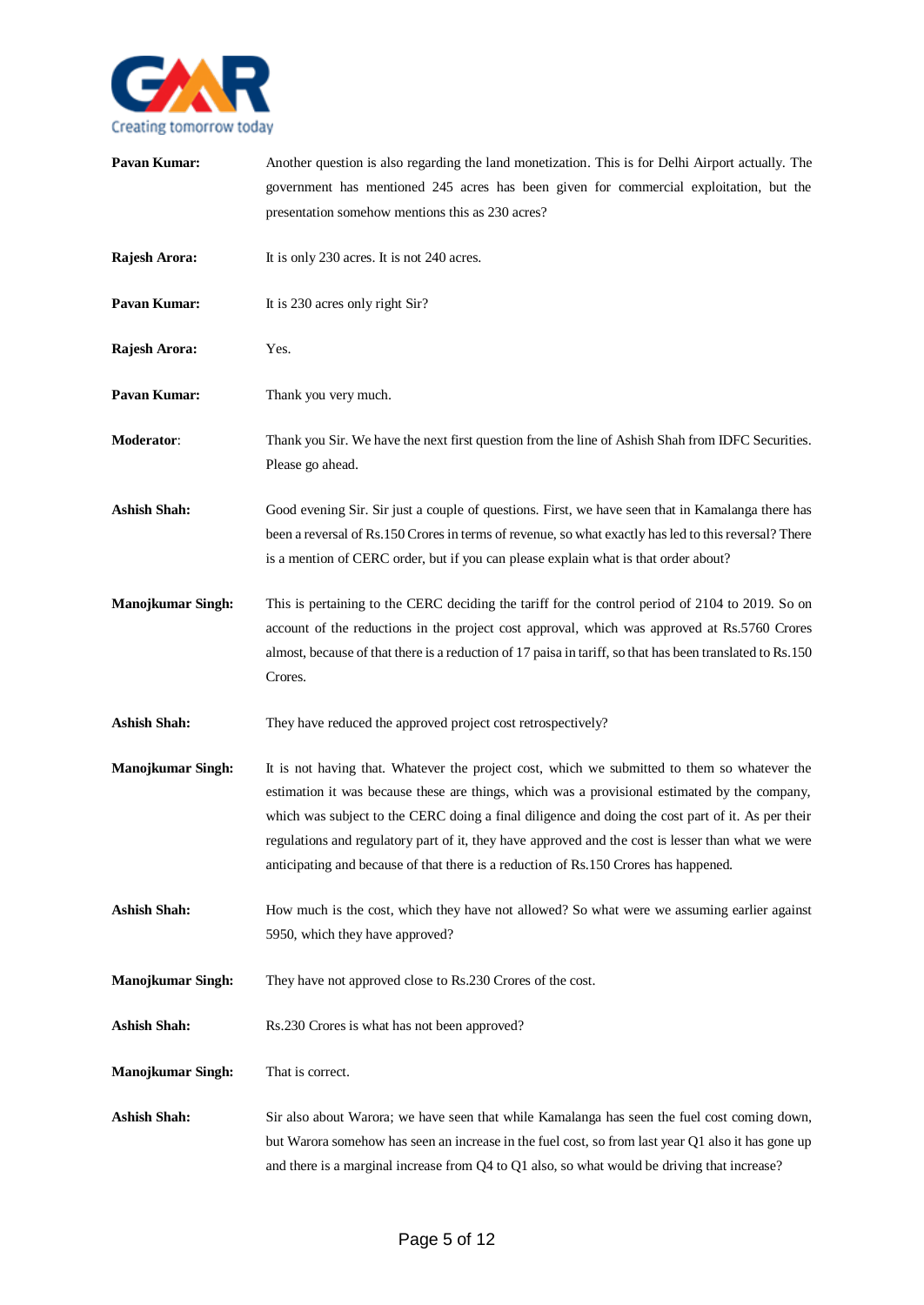

| Manojkumar Singh:        | That is because of the escalation of the coal cost is there. That is the reason the fuel cost has gone<br>by 18%, which has increased the fuel cost.                                                                                                                                                                                                                                                                                                                                                                                                                                                        |
|--------------------------|-------------------------------------------------------------------------------------------------------------------------------------------------------------------------------------------------------------------------------------------------------------------------------------------------------------------------------------------------------------------------------------------------------------------------------------------------------------------------------------------------------------------------------------------------------------------------------------------------------------|
| <b>Ashish Shah:</b>      | Sorry Sir I was not clear on that.                                                                                                                                                                                                                                                                                                                                                                                                                                                                                                                                                                          |
| <b>Manojkumar Singh:</b> | You know that as far as the coal cost is concerned every six months the CERC comes out with<br>escalation factor, so for this half yearly the CERC has increased escalation by 18% and that is the<br>reason the cost has gone up, I mean the fuel cost has gone up.                                                                                                                                                                                                                                                                                                                                        |
| <b>Ashish Shah:</b>      | I thought that CERC escalation would increase the tariff? The fuel cost would depend on what<br>Coal India is supplying to us?                                                                                                                                                                                                                                                                                                                                                                                                                                                                              |
| <b>Manojkumar Singh:</b> | The Coal India cost has been increased by Rs.83. The Coal India cost has been increased by Rs.83<br>per metric tonne, so what we were getting in Warora was that Rs.3811 which has been increased<br>by Rs.83 per metric tonne that part.                                                                                                                                                                                                                                                                                                                                                                   |
| <b>Ashish Shah:</b>      | Just one question before may be then I later on come back in the queue. In DIAL we have seen that<br>the volume of cargo growth was about 3%?                                                                                                                                                                                                                                                                                                                                                                                                                                                               |
| <b>Madhu Terdal:</b>     | I think it is better you come for the second round. Can we continue?                                                                                                                                                                                                                                                                                                                                                                                                                                                                                                                                        |
| Moderator:               | Thank you Sir. We have the next first question from the line of Nikhil Upadhyay from Securities<br>Investment Management. Please go ahead.                                                                                                                                                                                                                                                                                                                                                                                                                                                                  |
| Nikhil Upadhyay:         | Good evening and thank you for the opportunity. Sir in your presentation on Kakinada you have<br>mentioned we have multiple MoUs, which we have signed if you can just give some idea on what<br>stage are these MoUs and how do you see the monetization timelines from where we are now?                                                                                                                                                                                                                                                                                                                  |
| <b>Mohan Rao M:</b>      | We have mentioned that there are about 700 acres MoUs with five companies because of the<br>confidentiality reason I am not in a position to disclose the names, but these are very big companies<br>and very reputed companies in the market especially because we have got these converting the<br>captive port into the commercial port, which has come very recently. All these companies are<br>showing very much interest now. Most of the things are port based in the industry, so all MoU are<br>going very fast and I am not in a position to tell exactly, but they will be closed very shortly. |
| Nikhil Upadhyay:         | What about this Soft Bank MoU for the solar project?                                                                                                                                                                                                                                                                                                                                                                                                                                                                                                                                                        |
| Mohan Rao M:             | That is also the same thing. In fact, the teams have come two times to three times. They have<br>launched that. They are satisfied. Then only they entered the MoU. It is also in a very active<br>consideration.                                                                                                                                                                                                                                                                                                                                                                                           |
| <b>Nikhil Upadhyay:</b>  | Sir do we see anything getting monetized this year out of Soft Bank plus 700 acres?                                                                                                                                                                                                                                                                                                                                                                                                                                                                                                                         |
| Mohan Rao M:             | Most of the things will be monetized during this year.                                                                                                                                                                                                                                                                                                                                                                                                                                                                                                                                                      |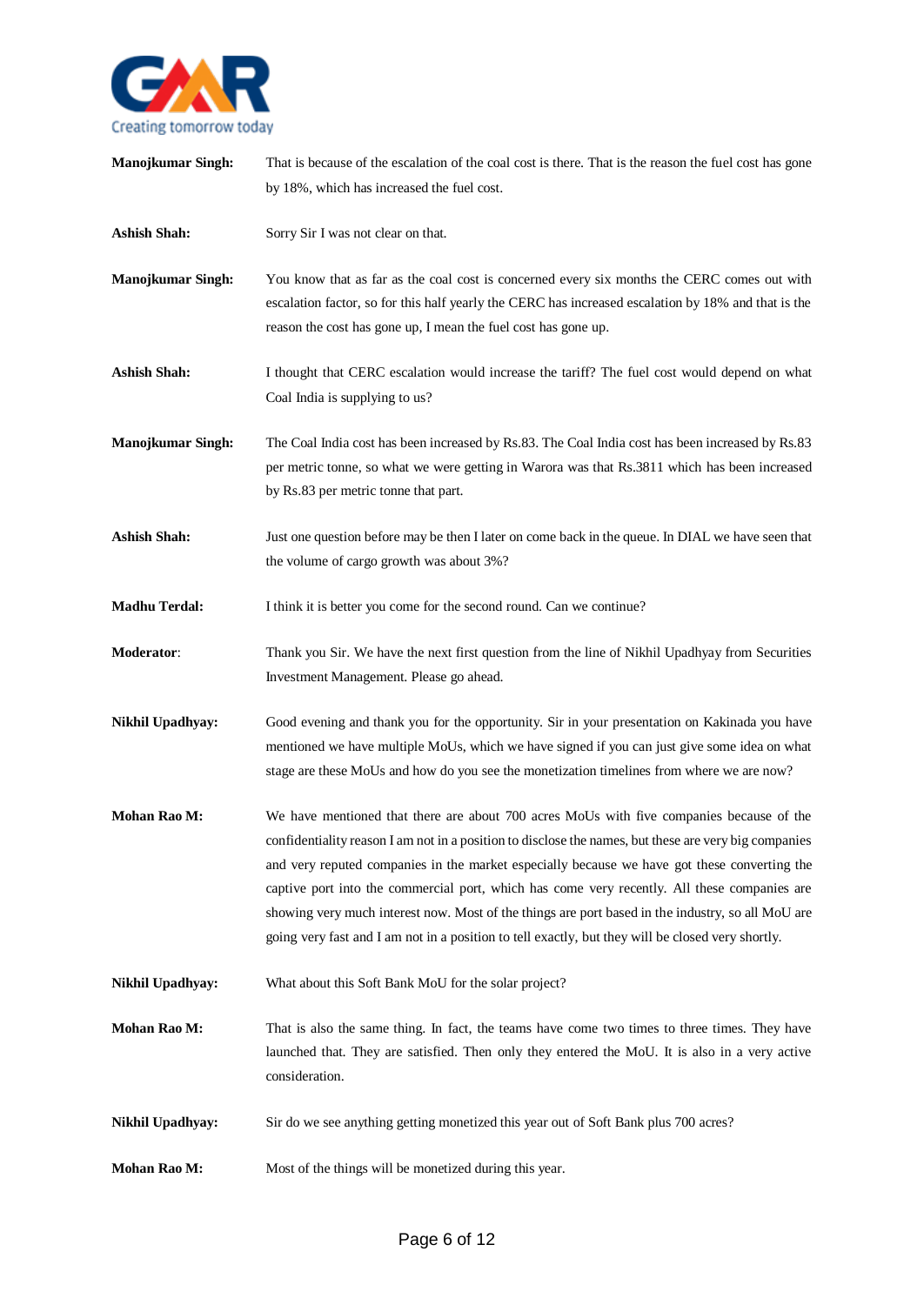

| Nikhil Upadhyay:     | Thanks a lot Sir.                                                                                                                                                                                                                                                                                                                                                                                                                                                                                                                                                       |
|----------------------|-------------------------------------------------------------------------------------------------------------------------------------------------------------------------------------------------------------------------------------------------------------------------------------------------------------------------------------------------------------------------------------------------------------------------------------------------------------------------------------------------------------------------------------------------------------------------|
| <b>Moderator:</b>    | Thank you Sir. We have the next first question from the line of Pavan Kumar from Crisil Limited.<br>Please go ahead. Please go ahead.                                                                                                                                                                                                                                                                                                                                                                                                                                   |
| Pavan Kumar:         | Once again thank you. Actually I forgot one question. I just got it. This question is regarding the<br>ports. You told that you are going to construct a 16 million tonne port in Kakinada so when it is<br>going to start construction Sir and what is the timeline you are looking at to start this operation of<br>this port?                                                                                                                                                                                                                                        |
| <b>Madhu Terdal:</b> | Let me clarify to you, we did not say that we are constructing the port. A decision has to be taken<br>on that. What I mentioned was this port will have the capacity of up to 16 million tonnes. Exactly<br>the contours and all everything has to be there because now we have won and it has gone now for<br>the security clearance at the Government of India level, but the actual strategic plan about the<br>whole thing is under preparation and at the right point of time, we will come and explain to the<br>investors exactly the plans regarding the port. |
| Pavan Kumar:         | Thank you very much.                                                                                                                                                                                                                                                                                                                                                                                                                                                                                                                                                    |
| Moderator:           | Thank you. We have the next question from the line of Shirish Rane from IDFC Securities. Please<br>go ahead.                                                                                                                                                                                                                                                                                                                                                                                                                                                            |
| <b>Shirish Rane:</b> | Good evening Sir. Sir on the question of the settlement with private equity investors, so I know<br>you cannot disclose the terms of the settlement, but from a process standpoint what happens now?<br>What are the steps till we can say that the process is settled and now we have sort of settled the<br>whole issue?                                                                                                                                                                                                                                              |
| <b>Madhu Terdal:</b> | The details of the process I may not be able to tell you, but we can say that some amount of finality<br>will be reached in about 30 days from now because it will be involving certain amount of monetary<br>exchange plus the consent award to be approved by the Singapore Arbitration Court.                                                                                                                                                                                                                                                                        |
| <b>Shirish Rane:</b> | After that there will be some kind of finality where they would not have any charges against the<br>company essentially that is what you say will be achieved in 30 days' time essentially?                                                                                                                                                                                                                                                                                                                                                                             |
| <b>Madhu Terdal:</b> | I will not be able to tell anything on that. What I can only say is that a consent award will be<br>reached.                                                                                                                                                                                                                                                                                                                                                                                                                                                            |
| <b>Girish Rani:</b>  | Fare enough Sir. Thank you very much.                                                                                                                                                                                                                                                                                                                                                                                                                                                                                                                                   |
| <b>Moderator:</b>    | Thank you Sir. We have the next first question from the line of Avinash Bala an Individual Investor.<br>Please go ahead.                                                                                                                                                                                                                                                                                                                                                                                                                                                |
| <b>Avinash Bala:</b> | Sir the question is on the consolidated debt, so over the last two to three years, we have brought<br>out debt from Rs.36000 Crores to about Rs.18000 Crores, but in the cash flow statement the net                                                                                                                                                                                                                                                                                                                                                                    |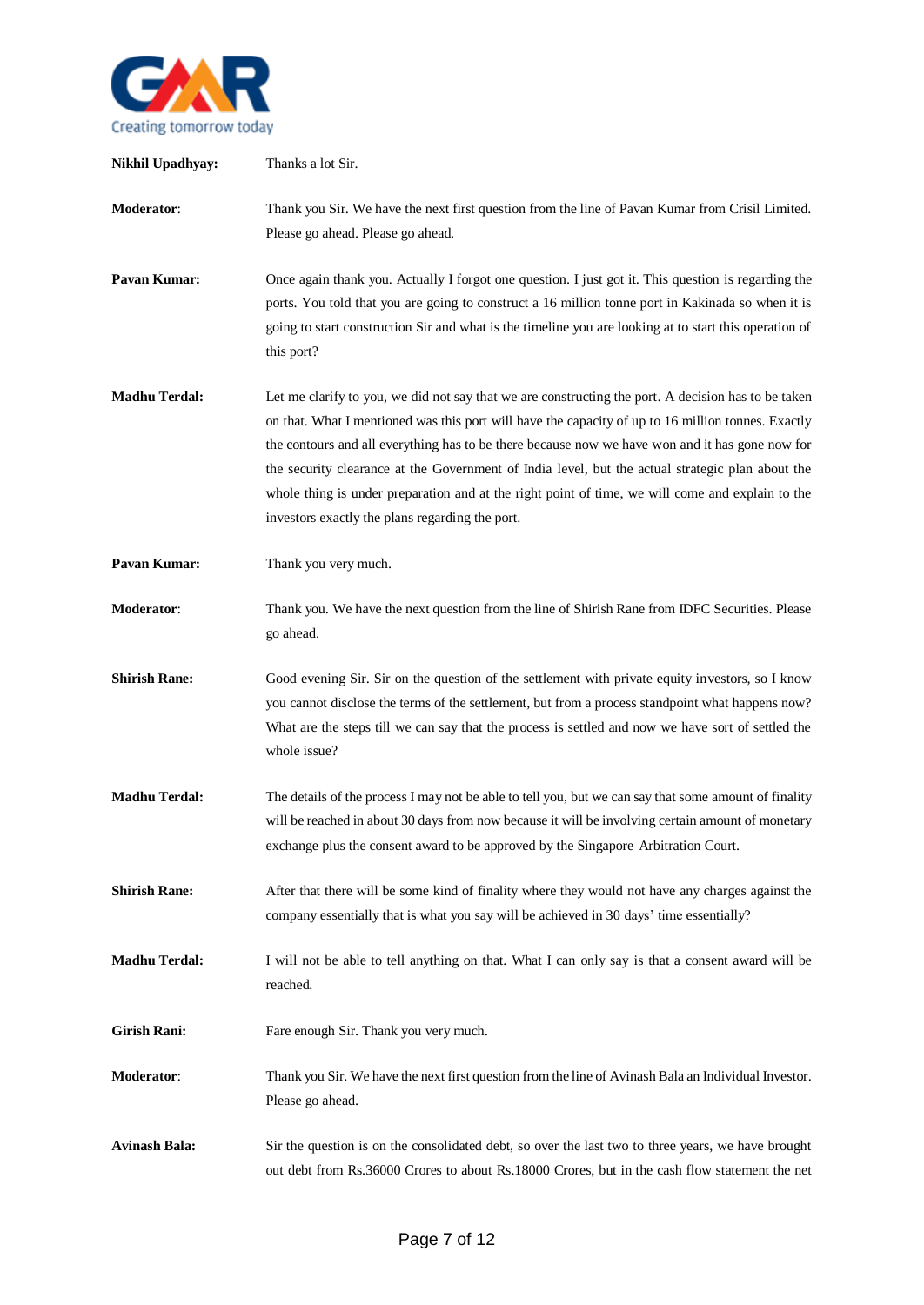

outflow is more or less in the range of Rs.3000 Crores, so I just wanted to understand the first of all as to how this debt has been reduced from Rs.36000 Crores to about Rs.18000 Crores or whatever is the level that was right now? That is my first question.

- **Govindarajulu T:** Because it is difficult explain over phone. Basically some of the units are now gone out of consolidation and became joint ventures.
- **Madhu Terdal:** I have not understood your question Sir. It would be good if you can.

**Avinash Bala:** My question is basically our debt has come down from Rs.36000 Crores to Rs.18000, but the net cash outflow for repaying the debt is only around Rs.3000 or Rs.4000, so my understanding is that most of this reduction in the consolidated debt is because of entities that is going out of consolidation right because how much?

- **Madhu Terdal:** It is a combination of the entities going out. It is a combination of repayment of the actual debt by the way of servicing of the debt plus also reduction in the actual debt by the way our divestment proceeds as well as the equity offerings whatever we have made, so it is a combination of all this, but I will be very happy if you can engage with Mr. Amit Jain, I think we will be able to take you through the exactly how the split up has occurred.
- **Avinash Bala:** Absolutely. Thank you Sir and my next question is on this Chhattisgarh and Rajahmundry, which you said that we will have a finality in the next whatever 60 days, but what I wanted to understand is in these the lenders have converted to majority, but the interest servicing for month-on-month basis it is still GMR responsibility on the remainder of the debt is my understanding correct?
- **Madhu Terdal:** Whatever the debt has gone into the SDR process is not currently in the balance sheet. There is no responsibility or obligation to service this interest. And final settlement when it will happen. Everything will be accounted for.
- **Avinash Bala:** I read somewhere in the financials that GMR has given some bank guarantees to the banks to the extent of interest right?
- **Madhu Terdal:** Sorry can you repeat?
- **Avinash Bala:** Has GMR given bank guarantees for these interests for these two particular units?
- **Madhu Terdal:** As far as the Chhattisgarh is concerned, the listed company has not given any guarantees. As far as the Rajahmundry is concerned, we have disclosed earlier. We had given a corporate guarantee and I will not be able to disclose more details, but once you see the restructuring happens I can only say that the listed company's liability will come down very substantially. In addition to that we will be getting another 17 to 20 years' time to service this debt, so all in all the listed company's risk would have completely be either deferred or come down very substantially.
- **Avinash Bala:** That is what I wanted to understand Sir. Thank you so much.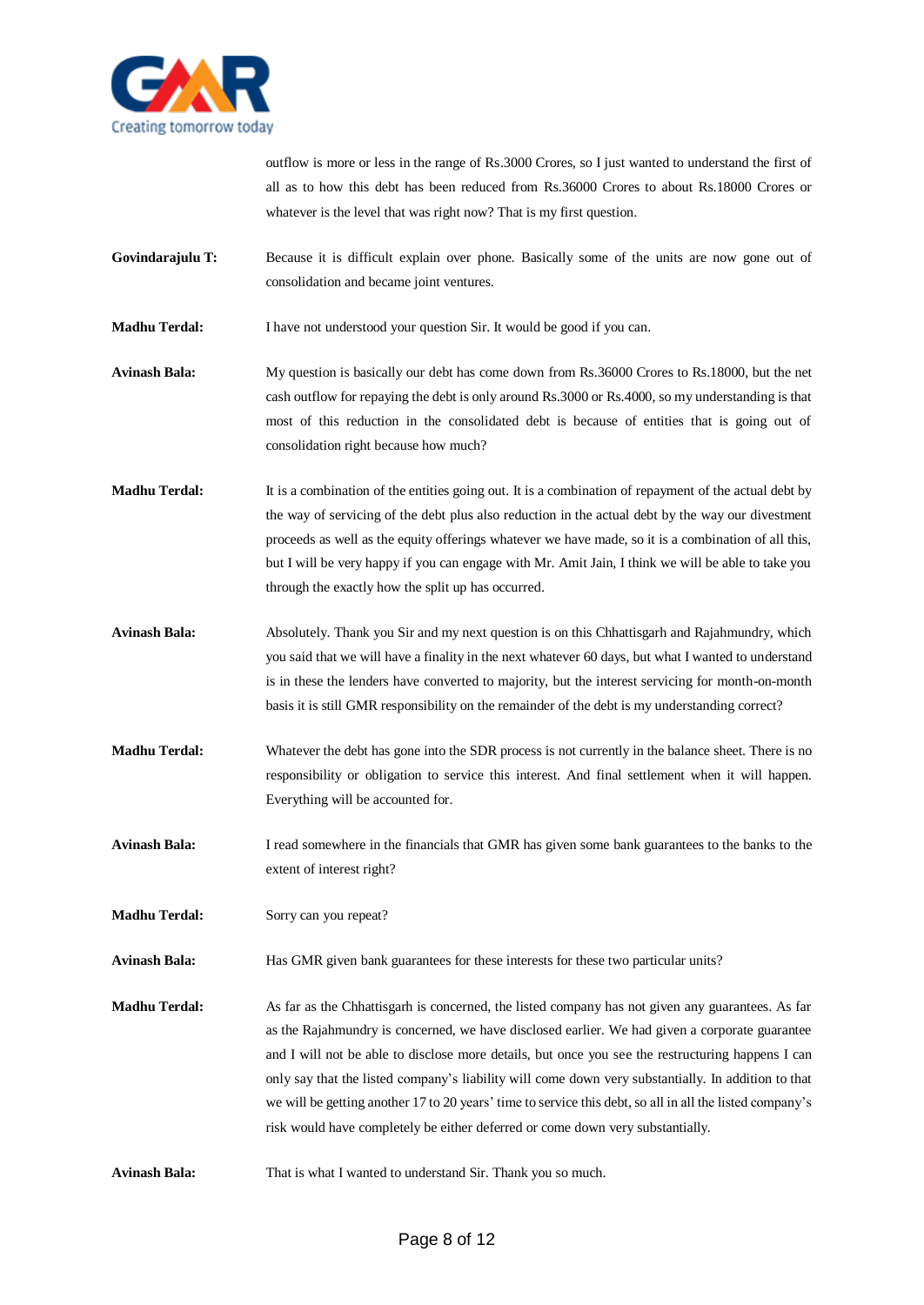

| Moderator:           | Thank you Sir. We have the next first question from the line of Manu Agarwal an individual<br>investor. Please go ahead.                                                                                                                                                                                                                                                                          |
|----------------------|---------------------------------------------------------------------------------------------------------------------------------------------------------------------------------------------------------------------------------------------------------------------------------------------------------------------------------------------------------------------------------------------------|
| <b>Manu Agarwal:</b> | Good evening Sir. Sir have we signed any MoU regarding defense manufacturing that we are<br>setting up?                                                                                                                                                                                                                                                                                           |
| <b>Madhu Terdal:</b> | Kakinada?                                                                                                                                                                                                                                                                                                                                                                                         |
| <b>Manu Agarwal:</b> | Yes?                                                                                                                                                                                                                                                                                                                                                                                              |
| Mohan Rao M:         | Sorry come again.                                                                                                                                                                                                                                                                                                                                                                                 |
| <b>Manu Agarwal:</b> | Are we setting a defense manufacturing hub also? There was a report or some article on your<br>website, which said that we have signed an MoU setting a defense manufacturing hub, so I could<br>not understand what is the timeline and how is it going forward?                                                                                                                                 |
| Mohan Rao M:         | The discussions are happening regarding this I think MoU, but the formal MoU is not yet signed.                                                                                                                                                                                                                                                                                                   |
| <b>Manu Agarwal:</b> | The setup would be near Kakinada Port only and the Kakinada SEZ only?                                                                                                                                                                                                                                                                                                                             |
| Mohan Rao M:         | What you are talking about is Krishnagiri SEZ.                                                                                                                                                                                                                                                                                                                                                    |
| <b>Manu Agarwal:</b> | Sorry.                                                                                                                                                                                                                                                                                                                                                                                            |
| Mohan Rao M:         | In case of Kakinada, we have entered a lot of MoU, but in Krishnagiri SEZ the discussions are<br>going on.                                                                                                                                                                                                                                                                                        |
| <b>Manu Agarwal:</b> | Thank you. That's it from my side.                                                                                                                                                                                                                                                                                                                                                                |
| <b>Madhu Terdal:</b> | In all these things let me clarify to you the model of GMR is that we will be monetizing the land<br>only. There will be no investment or expenditure on behalf of the GMR expect for providing the<br>basic infrastructure. So I would like to clarify even if it is defense or anything else, there will be<br>no investment intended from GMR side other than the normal basic infrastructure. |
| <b>Moderator:</b>    | Thank you very much Sir. We have the next first question from the line of Vipul Shah an individual<br>investor. Please go ahead.                                                                                                                                                                                                                                                                  |
| <b>Vipul Shah:</b>   | Good evening Sir. My question is regarding the aero revenues for DIAL so if I divide your revenue<br>by number of passengers, I get that in this quarter we have got only Rs.120 per passenger as against<br>as Rs.650 in the corresponding quarter of last year, so where will this tariff will be increased and<br>how come you say that the verdict, which we got from TDSAT was favorable?    |
| <b>GRK Babu:</b>     | As per the Supreme Court order the second control period tariff was implemented on July 7, 2017,<br>so the quarter-on-quarter comparison is very difficult so after implementing the second control                                                                                                                                                                                               |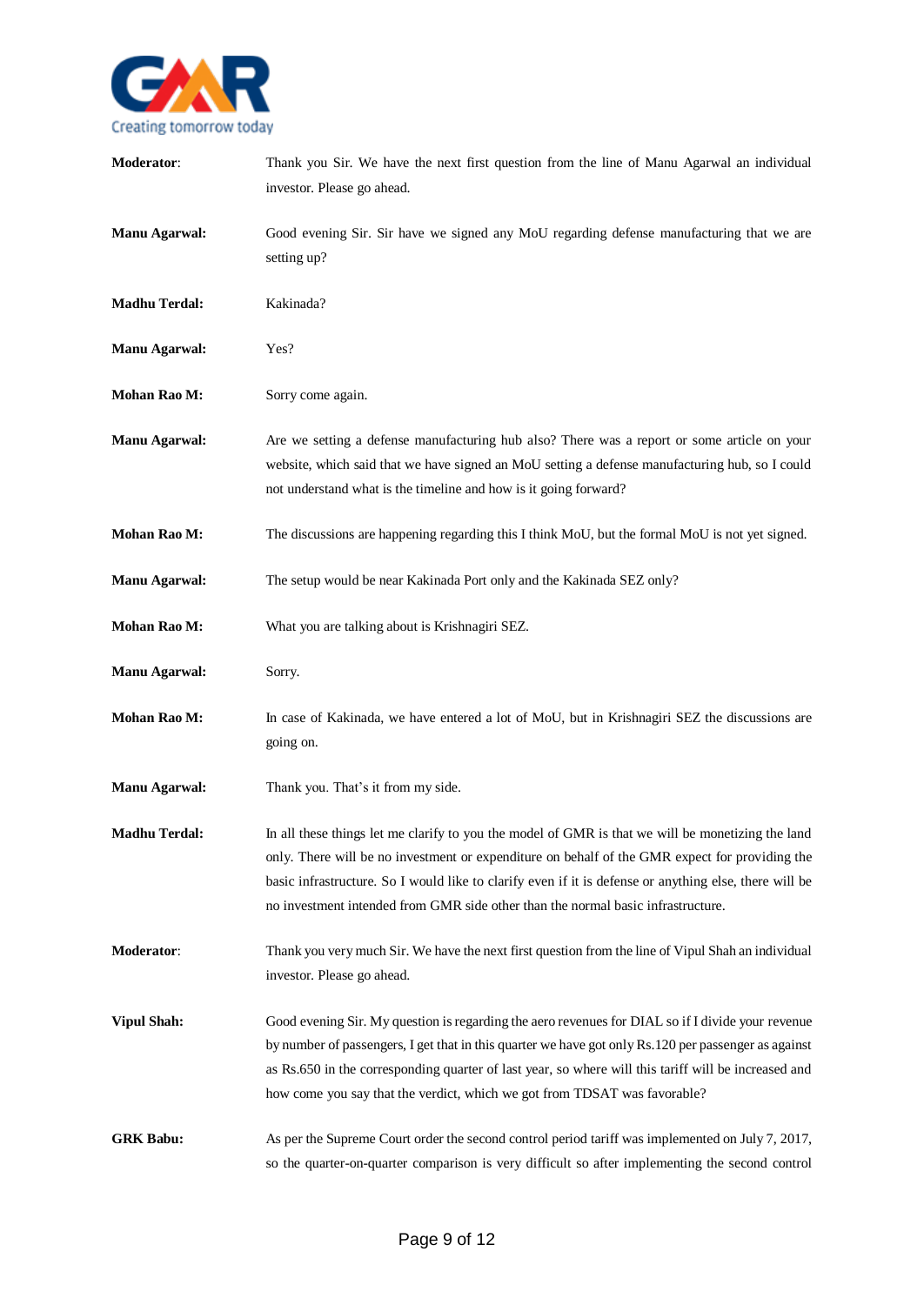

period tariff order, we have received a TDSAT order. The TDSAT order effect has not been given by the regulator because the TDSAT order in itself it is mentioned by the tribunal that the effect will be given only in third control period, so the effect you will be able to see when implementation of third control period tariffs.

- **Vipul Shah:** When third control period will start?
- **GRK Babu:** The third control period effectively will start from April 1, 2019 to 2024 and we are in preparation of filing our application for third control period and we are likely to file shortly.
- **Vipul Shah:** Which date in 2019 come again Sir?

**GRK Babu:** April 1, 2019 is the starting date for third control period.

- **Vipul Shah:** From a layman's point of view how much tariff will go up from Rs.120 roughly?
- **GRK Babu:** That will be very difficult to say because all depends upon application we make and it depends on our capex what we are incurring and TDSAT effect by the regulator, so it will be very difficult to say any figure now.
- **Vipul Shah:** But in which quarter the effect will be seen because DIAL is our prime asset and if it is bleeding then?
- **GRK Babu:** No once the tariff application is filed and considering our capex, if the tariff finalization is done by the regulator by January 2019, I think April 1, 2019 if they are implemented and Q1 of FY2020 we will be able to see if the tariffs are determined.
- **Vipul Shah:** Earlier if we can see the increase in tariff will be Q1 of 2019-2020 that is what you are trying to say?
- **GRK Babu:** Yes, that is correct hopefully if the tariffs are determined by that time.

**Vipul Shah:** My last question Sir, we have so many hydro projects which are to be developed so what is the funding requirement for that and how we are going to fund this plus this port? On one sided we are deleveraging and on the other side we have capex commitments like I find it little contradictory?

**Ashis Basu:** While we have quite a few hydro projects currently only one is under construction Bajoli Holi, which is we are targeting for completion by the next June 2019. Besides that, we had two hydro projects in Nepal one, which we have already divested and the transaction is to close in the next 30 to 60 days. There is another hydro project in Nepal. There is no capex plan as of now. Our plan is to create value of these projects to initial development, tying up of PPA, which we are doing and suitably monetizing it. That is the focus of the plan. In the one hydro project, which we divested, we got nearly six times the book and the approach is to monetize. No plan for building any more hydro projects other than what we have currently undergoing construction.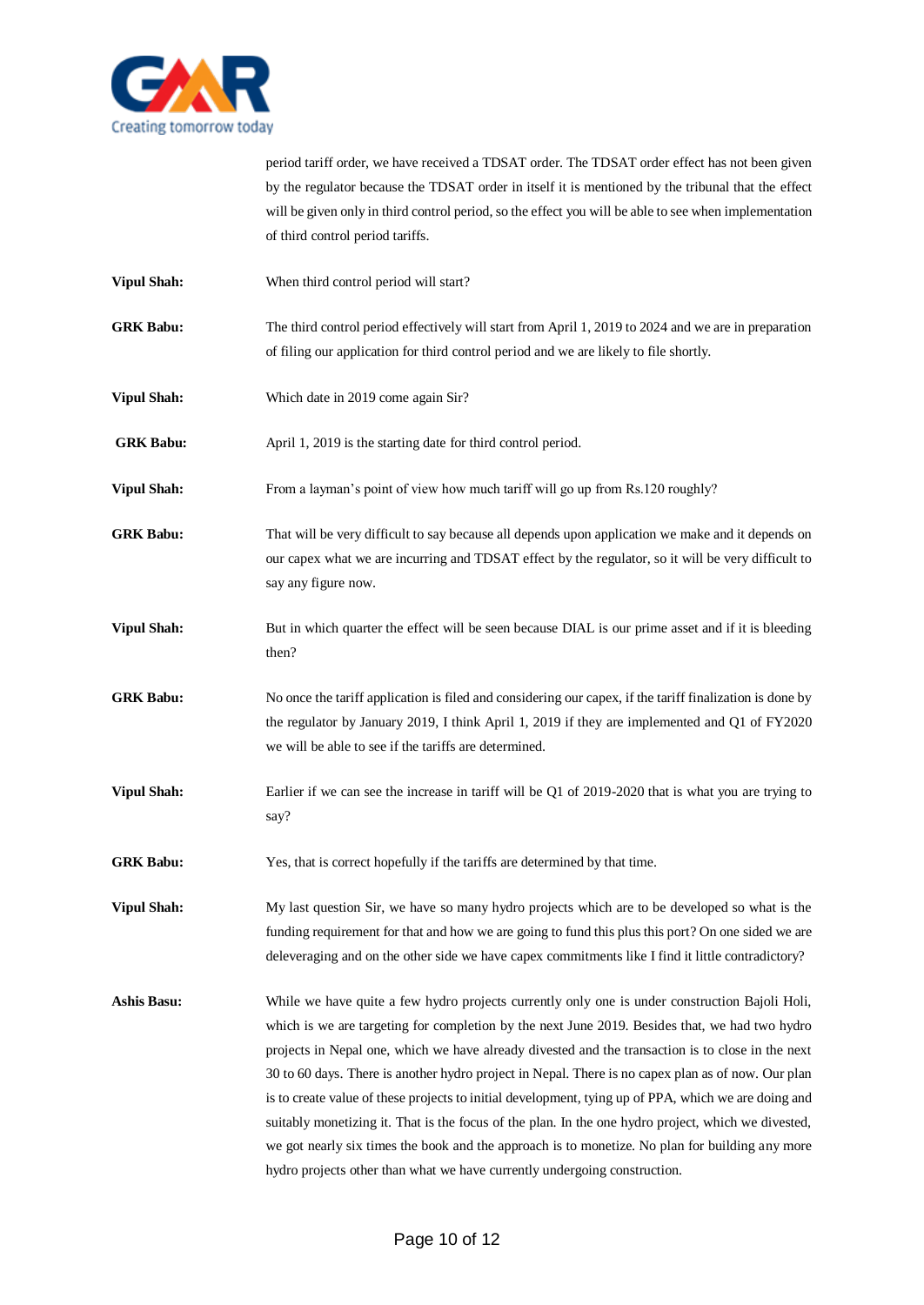

| <b>Vipul Shah:</b>       | In one hydro project, which we are constructing what is the remaining capex Sir?                                                                                                                                                                                                                                                                                                                                                                                                |
|--------------------------|---------------------------------------------------------------------------------------------------------------------------------------------------------------------------------------------------------------------------------------------------------------------------------------------------------------------------------------------------------------------------------------------------------------------------------------------------------------------------------|
| <b>Ashis Basu:</b>       | The remaining capex in terms of equity contribution is around Rs.200 Crores, but we are going to<br>get it funded without GMR investing money. That is what is going on the process.                                                                                                                                                                                                                                                                                            |
| <b>Vipul Shah:</b>       | Thank you very much. All the best.                                                                                                                                                                                                                                                                                                                                                                                                                                              |
| <b>Moderator:</b>        | Thank you Sir. We have the next question from the line of Vivek Ashok an individual investor.<br>Please go ahead.                                                                                                                                                                                                                                                                                                                                                               |
| <b>Vivek Ashok:</b>      | Good evening Sir. Thank you for the opportunity. I just wanted to find out that there is a significant<br>reduction in this energy sector? The revenue in energy sector has gone from Rs.453 Crores to Rs.72<br>Crores so that is from the last quarter, but as per investor presentation Warora alone has clocked<br>around Rs.463 Crores and Kamalanga has clocked under Rs.456 Crores, so can you just give us<br>more clarity on how the accounting treatment is done here? |
| <b>Ashis Basu:</b>       | One very basic reason is our trading business what we were doing as per the established accounting<br>norm was to book the gross sales. Now with the change in accounting norms, we are booking the<br>net margin, so while Kamalanga and Warora have done better, this is more of the trading margins<br>versus gross.                                                                                                                                                         |
| <b>Manojkumar Singh:</b> | Also to be noted that when GMR Infrastructure is consolidating its accounts and the energy<br>business the Kamalanga and Warora they have been only the profit is getting consolidated;<br>however, what you are trying and seeing over there normally the net revenue, which is getting<br>extracted from the GMR Energy Trading.                                                                                                                                              |
| <b>Vivek Ashok:</b>      | Thank you. My second question is in the last quarter GMR Sports had made a sale, the Delhi<br>Daredevils are 50% to JSW at around Rs.550 Crores if I am not wrong, I just wanted to find out<br>whether have you accounted that income in the last quarter or this quarter or if it is not when it is<br>going to happen Sir?                                                                                                                                                   |
| <b>Madhu Terdal:</b>     | This is at the promoter's holding company level, I do not think we will be able to comment or<br>answer to this question and this is not a part of the GMR infrastructure data?                                                                                                                                                                                                                                                                                                 |
| <b>Vivek Ashok:</b>      | Thank you so much.                                                                                                                                                                                                                                                                                                                                                                                                                                                              |
| Moderator:               | Thank you. We have the next first question from the line of Vipul Shah an individual investor.<br>Please go ahead.                                                                                                                                                                                                                                                                                                                                                              |
| <b>Vipul Shah:</b>       | Sir any concrete plans for DIAL's expansion and what is the capex for the second phase of DIAL<br>expansion and how we are going to fund it?                                                                                                                                                                                                                                                                                                                                    |
| <b>GRK Babu:</b>         | The expansion of the DIAL has been principally approved by the regulator by about Rs.7970<br>Crores.                                                                                                                                                                                                                                                                                                                                                                            |